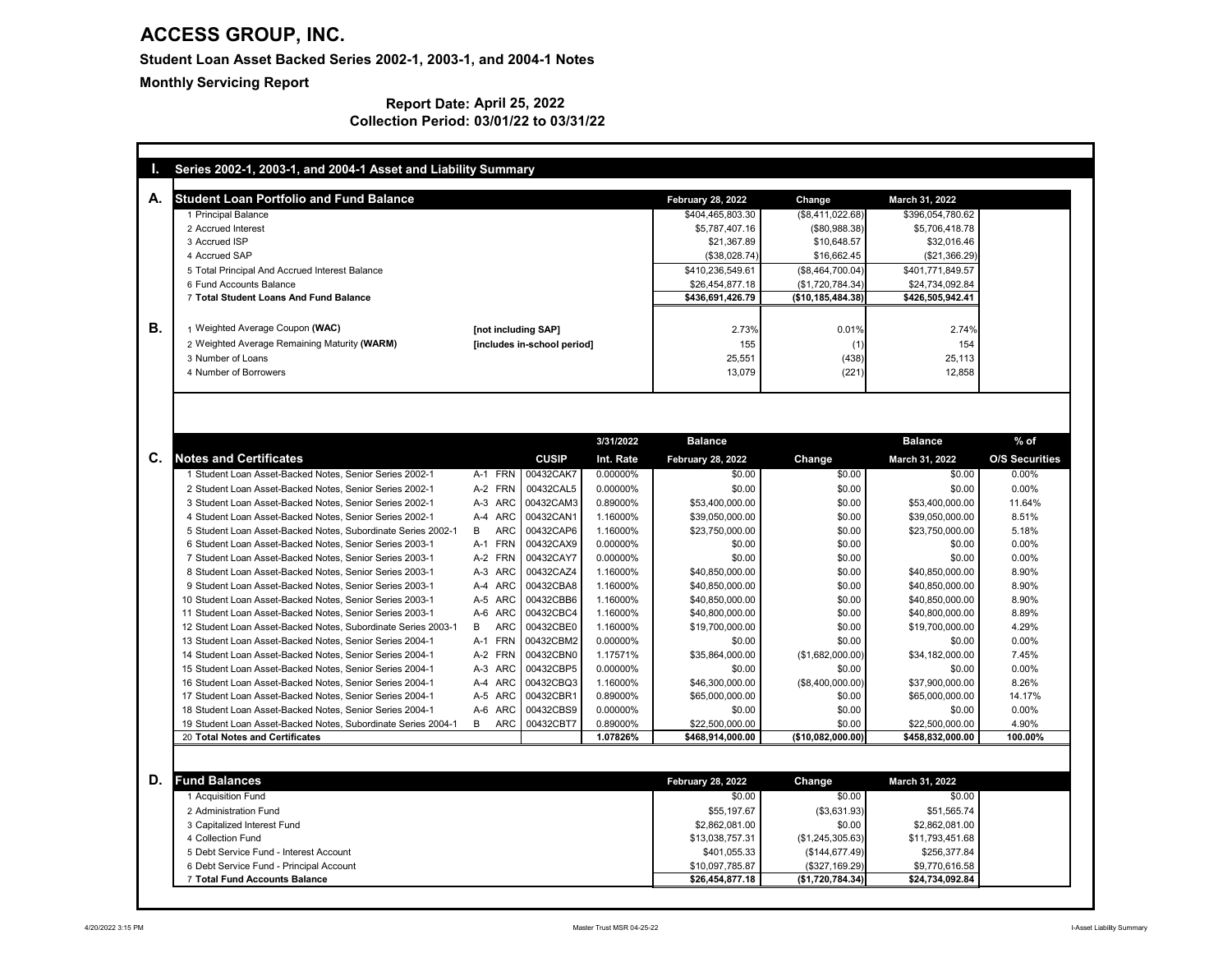|    | II. Series 2002-1, 2003-1, and 2004-1 Transactions and Accruals                        |                              |                              |                             |
|----|----------------------------------------------------------------------------------------|------------------------------|------------------------------|-----------------------------|
|    |                                                                                        | <b>Totals</b>                | <b>CONSOLIDATION</b>         | <b>STAFFORD</b>             |
| A. | <b>Student Loan Cash Principal Activity</b>                                            | 3/31/2022                    | 3/31/2022                    | 3/31/2022                   |
|    | <b>Borrower Payments - Total</b>                                                       | (\$8,327,041.66)             | (\$8,113,972.31)             | (\$213,069.35)              |
|    | <b>Claim Payments</b><br>$\overline{2}$                                                | (\$266, 109.91)              | (\$158,641.97)               | (\$107,467.94)              |
|    | Refunds<br>3                                                                           | \$0.00                       | \$0.00                       | \$0.00                      |
|    | <b>Reversals</b><br>4                                                                  | \$0.00                       | \$0.00                       | \$0.00                      |
|    | 5a New Acquisitions - Principal                                                        | \$0.00                       | \$0.00                       | \$0.00                      |
|    | 5b Cancellations - Principal                                                           | \$0.00                       | \$0.00                       | \$0.00                      |
|    | 5c New Acquisitions - Sale Transfers                                                   | \$0.00<br>\$21,779.40        | \$0.00<br>\$0.00             | \$0.00                      |
|    | 5d New Acquisitions - Repurchases<br>New Acquisitions - Total<br>$\overline{5}$        | \$21,779.40                  | \$0.00                       | \$21,779.40<br>\$21,779.40  |
|    | <b>Total Cash Principal Activity</b><br>6                                              | (\$8,571,372.17)             | (\$8,272,614.28)             | (\$298,757.89)              |
|    |                                                                                        |                              |                              |                             |
|    |                                                                                        |                              |                              |                             |
| В. | <b>Student Loan Non-Cash Principal Activity</b>                                        |                              |                              |                             |
|    | <b>Capitalized Interest</b>                                                            | \$163,088.78                 | \$138,882.57                 | \$24,206.21                 |
|    | New Acquisitions/Cancellations - Fees<br>$\overline{2}$                                | \$0.00                       | \$0.00                       | \$0.00                      |
|    | <b>Capitalized Guarantee Fees</b><br>3                                                 | \$0.00                       | \$0.00                       | \$0.00                      |
|    | 4a Small Balance and Other Adjustments                                                 | \$0.00                       | \$0.00                       | \$0.00                      |
|    | 4b Adjustments - Write-offs                                                            | (\$2,739.29)                 | (\$1,084.95)                 | (\$1,654.34)                |
|    | <b>Total Adjustments</b><br>4                                                          | (\$2,739.29)<br>\$160,349.49 | (\$1,084.95)<br>\$137,797.62 | (\$1,654.34)<br>\$22,551.87 |
|    | <b>Total Non-Cash Principal Activity</b><br>5                                          |                              |                              |                             |
|    |                                                                                        |                              |                              |                             |
|    |                                                                                        |                              |                              |                             |
| C. | <b>Total Student Loan Principal Activity</b>                                           | (\$8,411,022.68)             | ( \$8,134,816.66)            | (\$276,206.02)              |
|    |                                                                                        |                              |                              |                             |
|    |                                                                                        |                              |                              |                             |
| D. | <b>Student Loan Cash Interest Activity</b>                                             |                              |                              |                             |
|    | <b>Borrower Payments - Total</b>                                                       | (\$842, 427.99)              | (\$827,699.85)               | (\$14,728.14)               |
|    | <b>Claim Payments</b><br>2                                                             | (\$3,687.25)                 | (\$2,797.44)                 | (\$889.81)                  |
|    | <b>Reversals</b><br>3                                                                  | \$0.00                       | \$0.00                       | \$0.00                      |
|    | 4a New Acquisitions - Sale Transfers                                                   | \$0.00                       | \$0.00                       | \$0.00                      |
|    | 4b New Acquisitions - Repurchases                                                      | \$0.00                       | \$0.00                       | \$0.00                      |
|    | <b>New Acquisitions</b><br>4                                                           | \$0.00                       | \$0.00                       | \$0.00                      |
|    | <b>Other Adjustments</b><br>5                                                          | (\$17.53)                    | (\$10.50)<br>\$0.00          | (\$7.03)                    |
|    | Subsidized Gov't Interest Payments (ISP)<br>6<br>Special Allowance Payments (SAP)<br>7 | \$0.00<br>\$0.00             | \$0.00                       | \$0.00<br>\$0.00            |
|    | 8                                                                                      | (\$846, 132.77)              | (\$830,507.79)               | (\$15,624.98)               |
|    | <b>Total Cash Interest Activity</b>                                                    |                              |                              |                             |
|    |                                                                                        |                              |                              |                             |
| Е. | <b>Student Loan Non-Cash Interest Activity</b>                                         |                              |                              |                             |
|    | <b>Borrower Accruals</b><br>-1                                                         | \$917,522.65                 | \$899,183.06                 | \$18,339.59                 |
|    | Subsidized Gov't Interest - Accrued Interest (ISP)<br>$\overline{c}$                   | \$10,648.57                  | \$9,982.29                   | \$666.28                    |
|    | Special Allowance Payments - Accrued<br>3                                              | \$16,662.45                  | \$12,492.83                  | \$4,169.62                  |
|    | <b>Capitalized Interest</b><br>4                                                       | (\$163,088.78)               | (\$138,882.57)               | (\$24,206.21)               |
|    | 5a Small Balance and Other Adjustments                                                 | \$1,139.75                   | \$1,178.87                   | (\$39.12)                   |
|    | 5b Adjustments - Write-offs                                                            | (\$0.18)                     | (\$0.18)                     | \$0.00                      |
|    | 5c Other Adjustments - Subsidized Govt Interest (ISP)                                  | \$0.00                       | \$0.00                       | \$0.00                      |
|    | 5d Other Adjustments - Special Allowance Payments (SAP)                                | \$0.00                       | \$0.00                       | \$0.00                      |
|    | <b>Total Adjustments</b><br>5                                                          | \$1,139.57                   | \$1,178.69                   | (\$39.12)                   |
|    | Fee Accruals<br>6                                                                      | \$9,570.95                   | \$8,830.76                   | \$740.19                    |
|    | <b>Total Non-Cash Interest Activity</b><br>7                                           | \$792,455.41                 | \$792,785.06                 | (\$329.65)                  |
|    |                                                                                        |                              |                              |                             |
| F. | <b>Total Student Loan Interest Activity</b>                                            | (\$53,677.36)                | (\$37,722.73)                | (\$15,954.63)               |
|    |                                                                                        |                              |                              |                             |

## **ACCESS GROUP, INC.**

#### **Student Loan Asset Backed Series 2002-1, 2003-1, and 2004-1 Notes**

#### **Report Date: April 25, 2022 Collection Period: 03/01/22 to 03/31/22**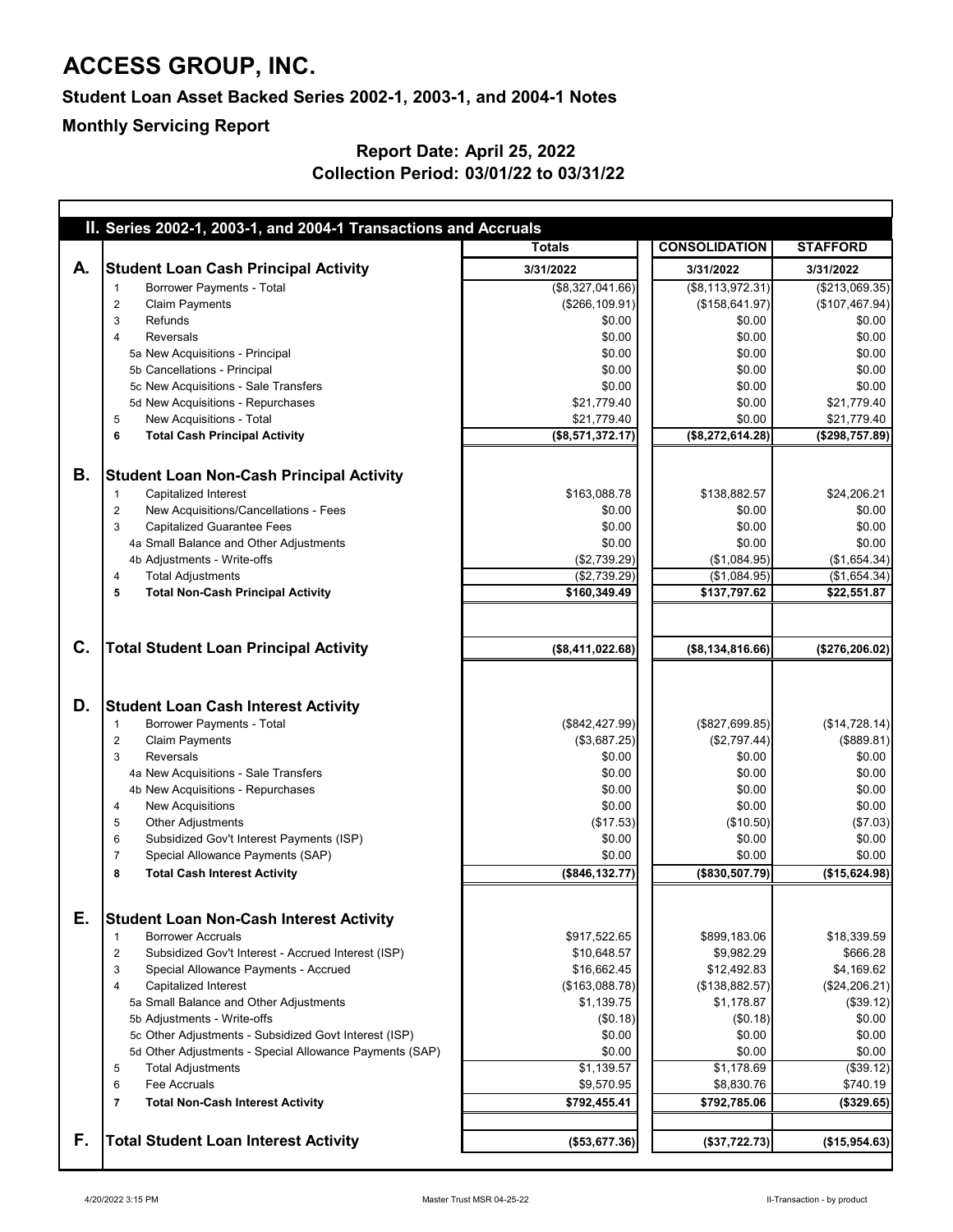#### **Report Date: April 25, 2022**

|    | III. Series 2002-1, 2003-1, and 2004-1 Collection Fund Activity                           |                   |                                   |                                       |
|----|-------------------------------------------------------------------------------------------|-------------------|-----------------------------------|---------------------------------------|
|    |                                                                                           |                   |                                   |                                       |
| A. | <b>Collection Fund</b>                                                                    | March 31, 2022    |                                   |                                       |
|    | <b>Beginning Balance</b>                                                                  | \$10,663,406.54   |                                   |                                       |
|    | 2 Transfers to Other Funds                                                                | (\$10,663,406.54) |                                   |                                       |
|    | 3 Amount received in the collection account related to the collection period              | \$10,922,873.92   |                                   |                                       |
|    | 4 Payments Due                                                                            | \$0.00            |                                   |                                       |
|    | 5 Federal Interest Subsidy Payments (net adjustments)                                     | \$0.00            |                                   |                                       |
|    | 6 Federal Special Allowance Payments                                                      | \$0.00            |                                   |                                       |
|    | 7 Guarantee Payments of Principal                                                         | \$266,109.91      |                                   |                                       |
|    | 8 Guarantee Payments of Interest                                                          | \$3,687.25        |                                   |                                       |
|    | 9 Misc. Payments Received/Due                                                             | \$0.00            |                                   |                                       |
|    | 10 Sale Proceeds/Repurchases                                                              | (\$21,779.40)     |                                   |                                       |
|    | 11 Interest and Other Earnings                                                            | \$595.97          |                                   |                                       |
|    | 12 Counterparty Swap Payments                                                             | \$0.00            |                                   |                                       |
|    | 13 Transfers from Other Funds                                                             | \$0.00            |                                   |                                       |
|    | 14 Ending Balance                                                                         | \$11,171,487.65   |                                   |                                       |
|    |                                                                                           |                   |                                   |                                       |
|    |                                                                                           |                   |                                   |                                       |
| В. | <b>Required Payments Under Waterfall</b>                                                  | <b>Payment</b>    | <b>Distribute from Collection</b> | <b>Transfer/Used from Other Funds</b> |
|    | 1a Administrative Allowance                                                               | \$151,674.68      | \$151,674.68                      | \$0.00                                |
|    | 1b Broker Dealer, Auction Agent and Other Fees                                            | \$353,229.55      | \$353,229.55                      | \$0.00                                |
|    | 2 Payment of Interest Distribution Amount on Senior Notes or Senior Obligations           | \$320,187.05      | \$320,187.05                      | \$0.00                                |
|    | 3 Payment of Principal Distribution Amount on Maturing Senior Notes or Senior Obligations | \$0.00            | \$0.00                            | \$0.00                                |
|    | 4 Payment of Interest Distribution Amount on Subordinate Note                             | \$45,017.47       | \$45,017.47                       | \$0.00                                |
|    | 5 Payment of Principal Distribution Amount on Subordinate Note                            | \$0.00            | \$0.00                            | \$0.00                                |
|    | 6 Allocation to Principal Account for scheduled Principal Payments                        | \$543,333.33      | \$543,333.33                      | \$0.00                                |
|    | 7 Allocate to Principal Account, an Amount up to the Principal Distribution Amount        | \$8,430,062.79    | \$8,430,062.79                    | \$0.00                                |
|    | 8 Payment of Interest Distribution Amount on Subordinate Note (Trigger Event)             | \$0.00            | \$0.00                            | \$0.00                                |
|    | 9 Allocate to Principal Account, after prior allocations                                  | \$1,327,982.78    | \$1,327,982.78                    | \$0.00                                |
|    | 10 a. Interest account payments on Senior and Subordinate Carry-Over                      | \$0.00            | \$0.00                            | \$0.00                                |
|    | b. Interest account Termination payment of Senior or Subordinate notes                    | \$0.00            | \$0.00                            | \$0.00                                |
|    | 11 Cash Release to Access Group, Inc.                                                     | \$0.00            | \$0.00                            | \$0.00                                |
|    | 12 Total Payments                                                                         | \$11,171,487.65   | \$11,171,487.65                   | \$0.00                                |
|    |                                                                                           |                   |                                   |                                       |

#### **Collection Period: 03/01/22 to 03/31/22**

## **ACCESS GROUP, INC.**

#### **Student Loan Asset Backed Series 2002-1, 2003-1, and 2004-1 Notes**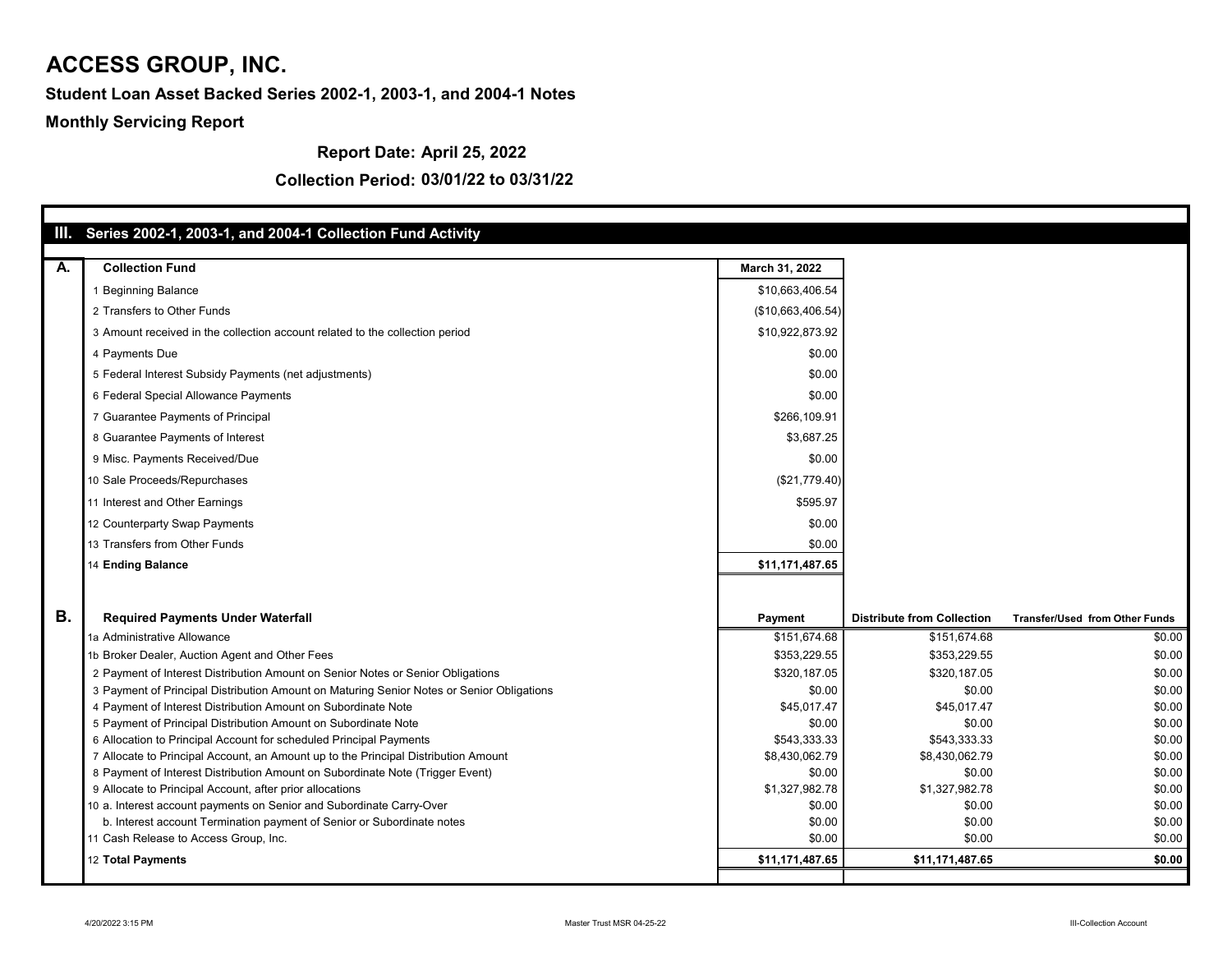|    | IV. Series 2002-1, 2003-1 and 2004-1 Waterfall for Distributions                                                                                                     |                            |                                    |                      |
|----|----------------------------------------------------------------------------------------------------------------------------------------------------------------------|----------------------------|------------------------------------|----------------------|
|    |                                                                                                                                                                      |                            | Remaining                          | <b>CAP I Account</b> |
|    |                                                                                                                                                                      |                            | <b>Funds Balance</b>               | <b>Used</b>          |
| A. | <b>Total Available Funds (Collection Fund Account)</b>                                                                                                               | \$11,171,487.65            | \$11,171,487.65                    | \$0.00               |
| В. | <b>Administration Funds</b>                                                                                                                                          | \$504,904.23               | \$10,666,583.42                    | \$0.00               |
| C. | <b>Payment of Interest Distribution Amount on Senior Notes or Senior Obligations:</b>                                                                                |                            |                                    |                      |
|    | 1 Student Loan Asset-Backed Notes, Senior Series 2002-1 A-1 [FRN] - 00432CAK7                                                                                        | \$0.00                     | \$10,666,583.42                    | \$0.00               |
|    | 2 Student Loan Asset-Backed Notes, Senior Series 2002-1 A-2 [FRN] - 00432CAL5<br>3 Student Loan Asset-Backed Notes, Senior Series 2002-1 A-3 [ARC] - 00432CAM3       | \$0.00<br>\$86,828.40      | \$10,666,583.42<br>\$10,579,755.02 | \$0.00<br>\$0.00     |
|    | 4 Student Loan Asset-Backed Notes, Senior Series 2002-1 A-4 [ARC] - 00432CAN1                                                                                        | \$26,655.53                | \$10,553,099.49                    | \$0.00               |
|    | 5 Student Loan Asset-Backed Notes, Senior Series 2003-1 A-1 [FRN] - 00432CAX9                                                                                        | \$0.00                     | \$10,553,099.49                    | \$0.00               |
|    | 6 Student Loan Asset-Backed Notes, Senior Series 2003-1 A-2 [FRN] - 00432CAY7                                                                                        | \$0.00                     | \$10,553,099.49                    | \$0.00               |
|    | 7 Student Loan Asset-Backed Notes, Senior Series 2003-1 A-3 [ARC] - 00432CAZ4<br>8 Student Loan Asset-Backed Notes, Senior Series 2003-1 A-4 [ARC] - 00432CBA8       | \$27,884.21                | \$10,525,215.28                    | \$0.00               |
|    | 9 Student Loan Asset-Backed Notes, Senior Series 2003-1 A-5 [ARC] - 00432CBB6                                                                                        | \$24,893.99<br>\$27,884.21 | \$10,500,321.29<br>\$10,472,437.08 | \$0.00<br>\$0.00     |
|    | 10 Student Loan Asset-Backed Notes, Senior Series 2003-1 A-6 [ARC] - 00432CBC4                                                                                       | \$27,850.08                | \$10,444,587.00                    | \$0.00               |
|    | 11 Student Loan Asset-Backed Notes, Senior Series 2004-1 A-1 [FRN] - 00432CBM2                                                                                       | \$0.00                     | \$10,444,587.00                    | \$0.00               |
|    | 12 Student Loan Asset-Backed Notes, Senior Series 2004-1 A-2 [FRN] - 00432CBN0                                                                                       | \$34,606.44                | \$10,409,980.56                    | \$0.00               |
|    | 13 Student Loan Asset-Backed Notes, Senior Series 2004-1 A-3 [ARC] - 00432CBP5<br>14 Student Loan Asset-Backed Notes, Senior Series 2004-1 A-4 [ARC] - 00432CBQ3     | \$0.00<br>\$19,215.19      | \$10,409,980.56                    | \$0.00<br>\$0.00     |
|    | 15 Student Loan Asset-Backed Notes, Senior Series 2004-1 A-5 [ARC] - 00432CBR1                                                                                       | \$44,369.00                | \$10,390,765.37<br>\$10,346,396.37 | \$0.00               |
|    | 16 Student Loan Asset-Backed Notes, Senior Series 2004-1 A-6 [ARC] - 00432CBS9                                                                                       | \$0.00                     | \$10,346,396.37                    | \$0.00               |
|    | <b>Total Interest Distribution on Senior Notes or Obligations:</b>                                                                                                   | \$320,187.05               |                                    |                      |
| D. | Payment of Principal Distribution Amount on Maturing Senior Notes or Senior Obligations:                                                                             |                            |                                    |                      |
|    | 1 Student Loan Asset-Backed Notes, Senior Series 2002-1 A-1 [FRN] - 00432CAK7                                                                                        | \$0.00                     | \$10,346,396.37                    | \$0.00               |
|    | 2 Student Loan Asset-Backed Notes, Senior Series 2002-1 A-2 [FRN] - 00432CAL5                                                                                        | \$0.00                     | \$10,346,396.37                    | \$0.00               |
|    | 3 Student Loan Asset-Backed Notes, Senior Series 2002-1 A-3 [ARC] - 00432CAM3                                                                                        | \$0.00                     | \$10,346,396.37                    | \$0.00               |
|    | 4 Student Loan Asset-Backed Notes, Senior Series 2002-1 A-4 [ARC] - 00432CAN1<br>5 Student Loan Asset-Backed Notes, Senior Series 2003-1 A-1 [FRN] - 00432CAX9       | \$0.00<br>\$0.00           | \$10,346,396.37<br>\$10,346,396.37 | \$0.00<br>\$0.00     |
|    | 6 Student Loan Asset-Backed Notes, Senior Series 2003-1 A-2 [FRN] - 00432CAY7                                                                                        | \$0.00                     | \$10,346,396.37                    | \$0.00               |
|    | 7 Student Loan Asset-Backed Notes, Senior Series 2003-1 A-3 [ARC] - 00432CAZ4                                                                                        | \$0.00                     | \$10,346,396.37                    | \$0.00               |
|    | 8 Student Loan Asset-Backed Notes, Senior Series 2003-1 A-4 [ARC] - 00432CBA8                                                                                        | \$0.00                     | \$10,346,396.37                    | \$0.00               |
|    | 9 Student Loan Asset-Backed Notes, Senior Series 2003-1 A-5 [ARC] - 00432CBB6<br>10 Student Loan Asset-Backed Notes, Senior Series 2003-1 A-6 [ARC] - 00432CBC4      | \$0.00<br>\$0.00           | \$10,346,396.37<br>\$10,346,396.37 | \$0.00<br>\$0.00     |
|    | 11 Student Loan Asset-Backed Notes, Senior Series 2004-1 A-1 [FRN] - 00432CBM2                                                                                       | \$0.00                     | \$10,346,396.37                    | \$0.00               |
|    | 12 Student Loan Asset-Backed Notes, Senior Series 2004-1 A-2 [FRN] - 00432CBN0                                                                                       | \$0.00                     | \$10,346,396.37                    | \$0.00               |
|    | 13 Student Loan Asset-Backed Notes, Senior Series 2004-1 A-3 [ARC] - 00432CBP5                                                                                       | \$0.00                     | \$10,346,396.37                    | \$0.00               |
|    | 14 Student Loan Asset-Backed Notes, Senior Series 2004-1 A-4 [ARC] - 00432CBQ3                                                                                       | \$0.00                     | \$10,346,396.37                    | \$0.00               |
|    | 15 Student Loan Asset-Backed Notes, Senior Series 2004-1 A-5 [ARC] - 00432CBR1                                                                                       | \$0.00                     | \$10,346,396.37                    | \$0.00               |
|    | 16 Student Loan Asset-Backed Notes, Senior Series 2004-1 A-6 [ARC] - 00432CBS9<br><b>Total Principal Distribution on Senior Notes or Obligations:</b>                | \$0.00<br>\$0.00           | \$10,346,396.37                    | \$0.00               |
| Ε. |                                                                                                                                                                      |                            |                                    |                      |
|    | Payment of Interest Distribution Amount on Subordinate Notes or Obligations:                                                                                         |                            |                                    |                      |
|    | 1 Student Loan Asset-Backed Notes, Subordinate Series 2002-1 B [ARC] - 00432CAP6<br>2 Student Loan Asset-Backed Notes, Subordinate Series 2003-1 B [ARC] - 00432CBE0 | \$16,211.75<br>\$13,447.22 | \$10,330,184.62<br>\$10,316,737.40 | \$0.00<br>\$0.00     |
|    | 3 Student Loan Asset-Backed Notes, Subordinate Series 2004-1 B [ARC] - 00432CBT7                                                                                     | \$15,358.50                | \$10,301,378.90                    | \$0.00               |
|    | <b>Total Interest Distribution on Subordinate Notes or Obligations:</b>                                                                                              | \$45,017.47                |                                    |                      |
| F. | <b>Payment of Principal Distribution Amount of Subordinate Notes</b>                                                                                                 | \$0.00                     | \$10,301,378.90                    | \$0.00               |
| G. | <b>Allocation to Principal Account for scheduled Principal Payments</b>                                                                                              | \$543,333.33               | \$9,758,045.57                     | \$0.00               |
| Η. |                                                                                                                                                                      |                            |                                    |                      |
|    | Allocate to Principal Account, an Amount up to the Principal Distribution Amount                                                                                     | \$8,430,062.79             | \$1,327,982.78                     | \$0.00               |
| ι. | <b>Payment of Interest Distribution Amount on Subordinate Note (Trigger Event)</b>                                                                                   | \$0.00                     | \$1,327,982.78                     | \$0.00               |
| J. | <b>Allocate to Principal Account, after prior allocations</b>                                                                                                        | \$1,327,982.78             | (\$0.00)                           | \$0.00               |
| Κ. | Interest Account Payments on Senior and Subordinate Carry-Over                                                                                                       | \$0.00                     | (\$0.00)                           | (\$0.00)             |
| ъ. | Interest Account Termination Payment Of Senior or Subordinate Notes                                                                                                  | \$0.00                     | (\$0.00)                           | (\$0.00)             |
| М. | <b>Access Group, Inc.</b>                                                                                                                                            | \$0.00                     | \$0.00                             | (\$0.00)             |
|    |                                                                                                                                                                      |                            |                                    |                      |

#### **Report Date: April 25, 2022 Collection Period: 03/01/22 to 03/31/22**

## **ACCESS GROUP, INC.**

**Student Loan Asset Backed Series 2002-1, 2003-1, and 2004-1 Notes**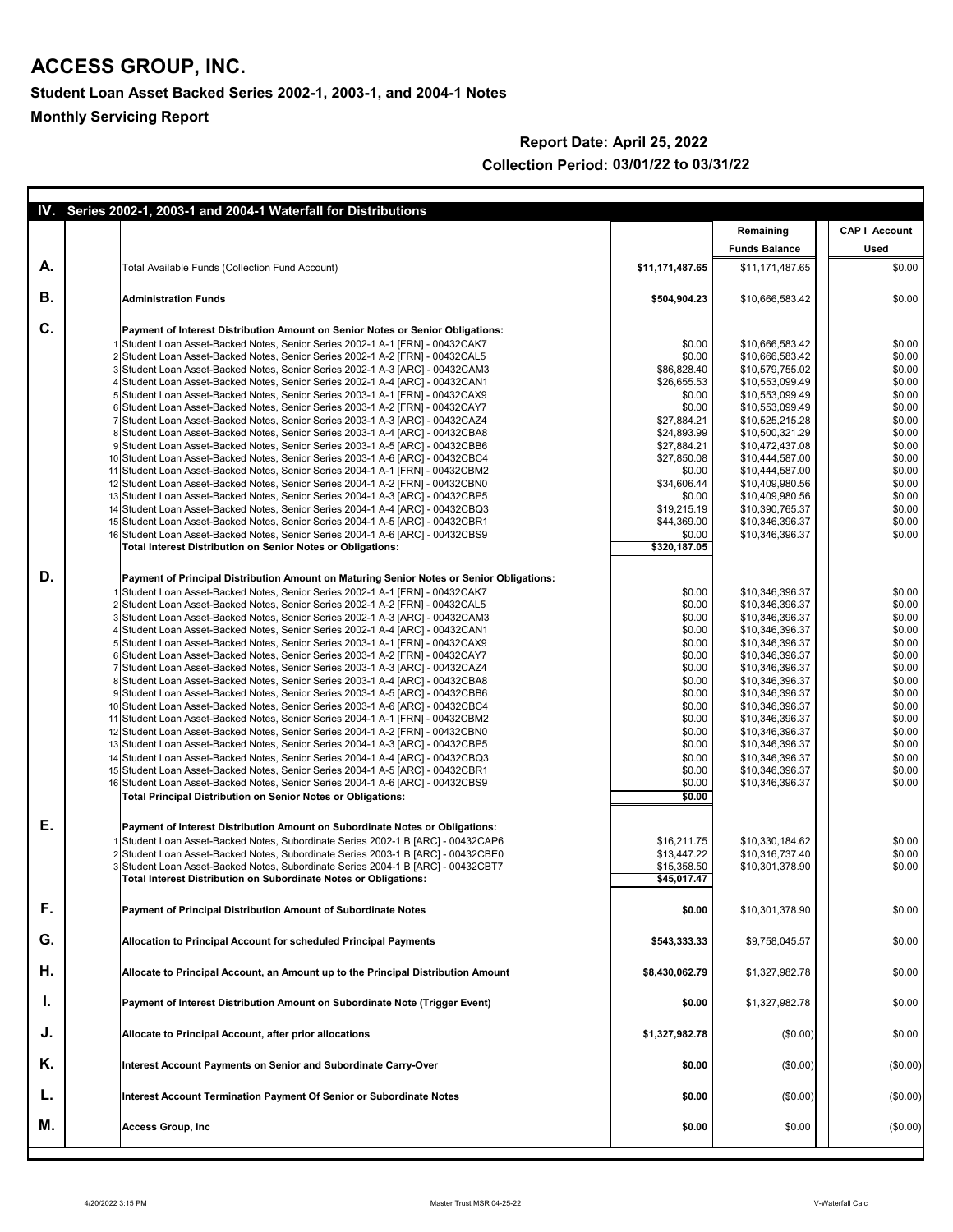## **ACCESS GROUP, INC.**

### **Student Loan Asset Backed Series 2002-1, 2003-1, and 2004-1 Notes Monthly Servicing Report**

#### **Report Date: April 25, 2022**

#### **Collection Period: 03/01/22 to 03/31/22**

|    | Series 2002-1, 2003-1, and 2004-1 Net Loan Rate and Asset Percentages          |                                                     |
|----|--------------------------------------------------------------------------------|-----------------------------------------------------|
|    | <b>Net Loan Rate</b>                                                           |                                                     |
|    | 1 ARC outstanding aggregate principal                                          | \$424,650,000.00                                    |
|    | 2 Interest net of FRN allocation                                               | \$944,627.58                                        |
|    | 3 Minus counterparty swap payments                                             | \$0.00                                              |
|    | 4 Minus administrative allowance                                               | \$151,674.68                                        |
|    | 5 Minus amounts requiredEDguarantee agencies                                   | \$341,874.65                                        |
|    | 6 Minus defaulted during the month                                             | \$5,283.19                                          |
|    | 7 Minus auction note and trustee fees                                          | \$11,808.82                                         |
|    | 8 Annualized Net Loan Rate based on Current ARC Notes Outstanding              | 1.23%                                               |
|    | <b>Net Loan Rate</b>                                                           | 1.23%                                               |
|    | 1 Student Loan Portfolio Balance<br>2 Fund Balances<br>3 Senior Notes Interest | \$401,771,849.57<br>\$24,737,694.05<br>\$146,976.78 |
|    | 4 Senior Notes Outstanding<br><b>Senior Asset Percentage</b>                   | \$392,882,000.00<br>108.52%                         |
| C. | <b>Subordinate Asset Percentage</b>                                            |                                                     |
|    | 1 Student Loan Portfolio Balance                                               | \$401,771,849.57                                    |
|    | 2 Fund Balances                                                                | \$24,737,694.05                                     |
|    | 3 All Notes Interest                                                           | \$164,723.29                                        |
|    | 4 All Notes Outstanding                                                        | \$458,832,000.00                                    |
|    | <b>Subordinate Asset Percentage</b>                                            | 92.92%                                              |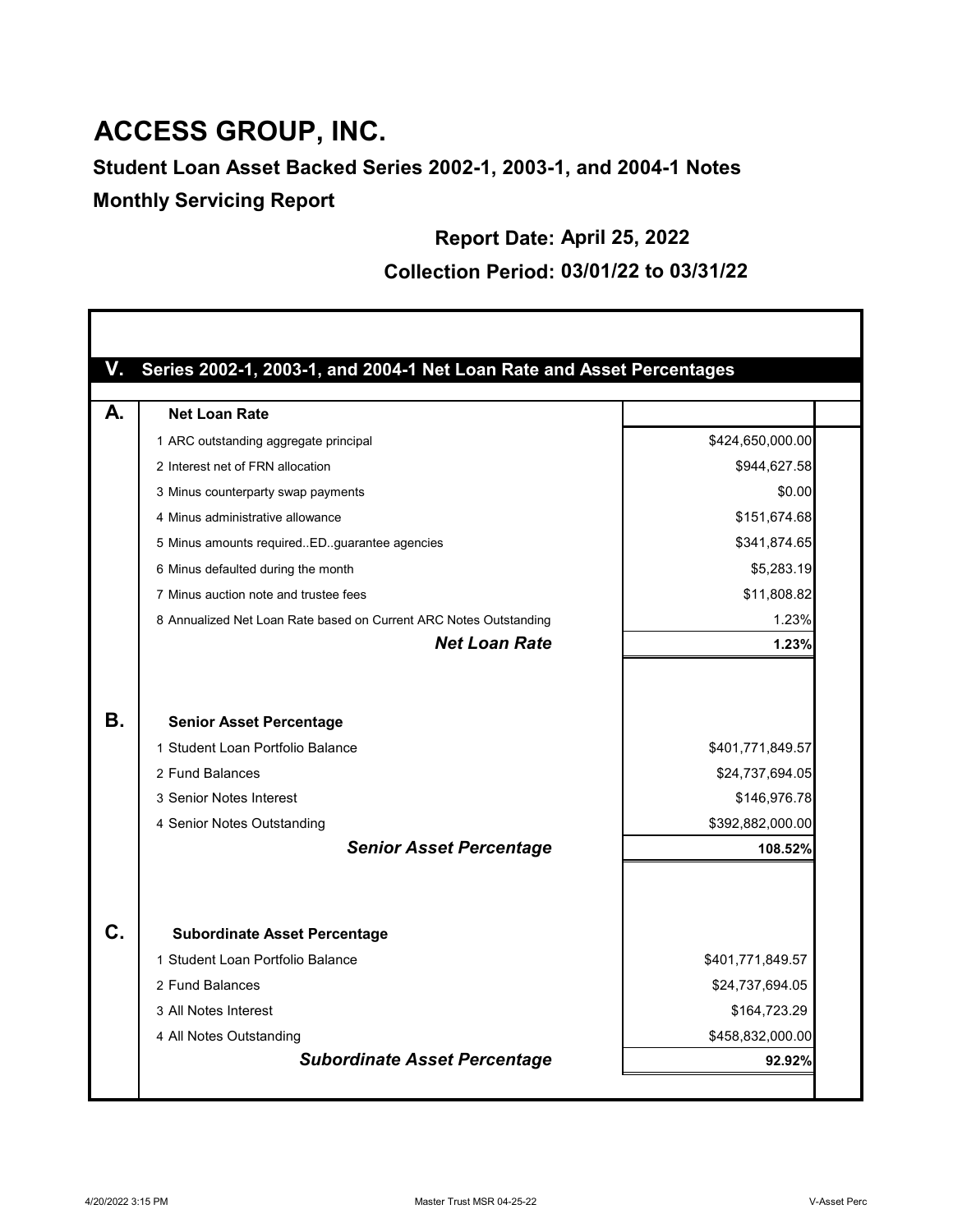## **ACCESS GROUP, INC.**

**Student Loan Asset Backed Series 2002-1, 2003-1, and 2004-1 Notes**

**Monthly Servicing Report**

#### **Report Date: April 25, 2022**

#### **Collection Period: 03/01/22 to 03/31/22**

|           | VI. Series 2002-1, 2003-1, and 2004-1 Portfolio Characteristics |                |                  |                  |
|-----------|-----------------------------------------------------------------|----------------|------------------|------------------|
|           |                                                                 |                |                  |                  |
|           |                                                                 | <b>Number</b>  | <b>Dollar</b>    | $%$ of           |
|           |                                                                 | of Loans       |                  | <b>Portfolio</b> |
|           |                                                                 |                | <b>Amount</b>    |                  |
| A.        | <b>Loan Type Distribution:</b>                                  |                |                  |                  |
|           | 1 Subsidized Stafford                                           | 884            | \$4,266,154.56   | 1.08%            |
|           | 2 UnSubsidized Stafford                                         | 871            | \$6,471,996.35   | 1.63%            |
|           | 3 Consolidation                                                 | 23,358         | \$385,316,629.71 | 97.29%           |
|           | 4 Total By Loan Type Distribution                               | 25,113         | \$396,054,780.62 | 100.00%          |
|           |                                                                 |                |                  |                  |
|           |                                                                 |                |                  |                  |
| <b>B.</b> | <b>Borrower Status Distribution:</b>                            |                |                  |                  |
|           | 1 In-School                                                     | $\overline{2}$ | \$17,174.05      | 0.00%            |
|           | In-School Consolidations                                        | 0              | \$0.00           | 0.00%            |
|           | 2 Grace                                                         | 0              | \$0.00           | 0.00%            |
|           | 3 Deferment                                                     | 280            | \$4,770,758.49   | 1.20%            |
|           | 4 Forbearance                                                   | 332            | \$6,072,179.87   | 1.53%            |
|           | 5 Repayment                                                     | 24,479         | \$384,846,813.05 | 97.17%           |
|           | 6 Claims                                                        | 20             | \$347,855.16     | 0.09%            |
|           | <b>7 Total By Borrower Status Distribution</b>                  | 25,113         | \$396,054,780.62 | 100.00%          |
|           |                                                                 |                |                  |                  |
| C.        | <b>School Type Distribution:</b>                                |                |                  |                  |
|           | 1 Graduate                                                      | 24,950         | \$395,610,246.59 | 99.89%           |
|           | 2 Undergraduate                                                 | 163            | \$444,534.03     | 0.11%            |
|           | 3 Total By School Type Distribution                             | 25,113         | \$396,054,780.62 | 100.00%          |
|           |                                                                 |                |                  |                  |
|           |                                                                 |                |                  |                  |
|           |                                                                 |                |                  |                  |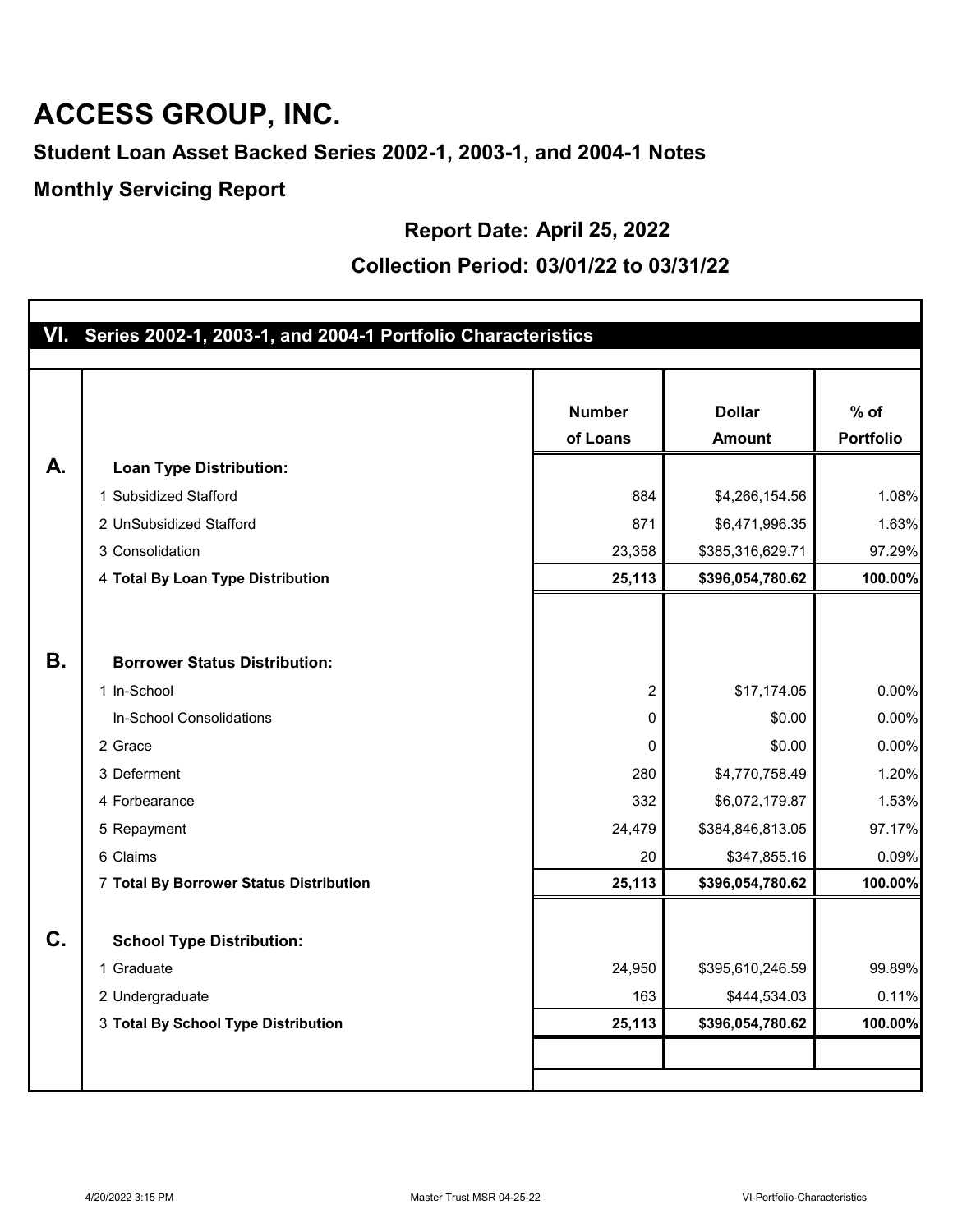|           | VII. Series 2002-1, 2003-1, and 2004-1 Notes                                                                                                                                    |                       |                                                                                              |                                                     |                                  | <b>Portfolio Status By Loan Type</b>                                                         |                                                     |                                        |                                                                                                             |                                                     |  |
|-----------|---------------------------------------------------------------------------------------------------------------------------------------------------------------------------------|-----------------------|----------------------------------------------------------------------------------------------|-----------------------------------------------------|----------------------------------|----------------------------------------------------------------------------------------------|-----------------------------------------------------|----------------------------------------|-------------------------------------------------------------------------------------------------------------|-----------------------------------------------------|--|
|           |                                                                                                                                                                                 |                       | <b>Subsidized Stafford</b>                                                                   |                                                     |                                  | <b>Unsubsidized Stafford</b>                                                                 |                                                     | <b>Consolidations</b>                  |                                                                                                             |                                                     |  |
|           | <b>Status</b>                                                                                                                                                                   | # of Loans            | Amount (\$)                                                                                  | Percentage (%)                                      | # of Loans                       | Amount (\$)                                                                                  | Percentage (%)                                      | # of Loans                             | Amount (\$)                                                                                                 | Percentage (%)                                      |  |
|           | <b>INTERIM:</b>                                                                                                                                                                 |                       | <b>Includes Accrued Int.</b>                                                                 |                                                     |                                  | <b>Includes Accrued Int.</b>                                                                 |                                                     |                                        | <b>Includes Accrued Int.</b>                                                                                |                                                     |  |
| A.        | In-School<br>Current                                                                                                                                                            |                       | \$6,901.00                                                                                   | 0.16%                                               |                                  | \$15,613.95                                                                                  | 0.24%                                               | 139                                    | \$2,750,664.29                                                                                              | 0.70%                                               |  |
| <b>B.</b> | <b>Grace</b><br>Current                                                                                                                                                         | 0                     | \$0.00                                                                                       | 0.00%                                               | 0                                | \$0.00                                                                                       | 0.00%                                               | 0                                      | \$0.00                                                                                                      | 0.00%                                               |  |
| C.        | <b>TOTAL INTERIM</b>                                                                                                                                                            |                       | \$6,901.00                                                                                   | 0.16%                                               | $\blacktriangleleft$             | \$15,613.95                                                                                  | 0.24%                                               | 139                                    | \$2,750,664.29                                                                                              | 0.70%                                               |  |
| D.        | <b>REPAYMENT:</b><br><b>Active</b><br>Current<br>1-29 Days Delinquent<br>30-59 Days Delinquent<br>60-89 Days Delinquent<br>90-119 Days Delinquent<br>$\geq$ 120 Days Delinquent | 685<br>74<br>19<br>17 | \$3,200,005.31<br>\$406,794.55<br>\$113,953.37<br>\$22,363.46<br>\$46,599.84<br>\$141,520.01 | 73.42%<br>9.33%<br>2.61%<br>0.51%<br>1.07%<br>3.25% | 683<br>73<br>18<br>-2<br>6<br>16 | \$5,024,412.77<br>\$526,752.85<br>\$173,136.24<br>\$17,201.97<br>\$45,533.86<br>\$211,224.03 | 75.68%<br>7.93%<br>2.61%<br>0.26%<br>0.69%<br>3.18% | 21,768<br>734<br>176<br>67<br>38<br>93 | \$352,934,220.55<br>\$16,104,062.10<br>\$4,859,561.50<br>\$1,773,653.52<br>\$1,305,777.43<br>\$3,122,420.83 | 90.32%<br>4.12%<br>1.24%<br>0.45%<br>0.33%<br>0.80% |  |
| Ε.        | Deferment:<br>Current                                                                                                                                                           | 45                    | \$252,914.63                                                                                 | 5.80%                                               | 40                               | \$365,600.25                                                                                 | 5.51%                                               | 56                                     | \$1,618,636.04                                                                                              | 0.41%                                               |  |
| F.        | Forbearance:<br>Current                                                                                                                                                         | 33                    | \$167,390.30                                                                                 | 3.84%                                               | 32                               | \$259,153.25                                                                                 | 3.90%                                               | 267                                    | \$5,935,301.57                                                                                              | 1.52%                                               |  |
| G.        | <b>Claims</b>                                                                                                                                                                   | 0                     | \$0.00                                                                                       | 0.00%                                               | 0                                | \$0.00                                                                                       | 0.00%                                               | 20                                     | \$359,829.93                                                                                                | 0.09%                                               |  |
| Η.        | <b>TOTAL REPAYMENT</b>                                                                                                                                                          | 883                   | \$4,351,541.47                                                                               | 99.84%                                              | 870                              | \$6,623,015.22                                                                               | 99.76%                                              | 23,219                                 | \$388,013,463.47                                                                                            | 99.30%                                              |  |
| ι.        | <b>TOTAL PORTFOLIO</b>                                                                                                                                                          | 884                   | \$4,358,442.47                                                                               | 100.00%                                             | 871                              | \$6,638,629.17                                                                               | 100.00%                                             | 23,358                                 | \$390,764,127.76                                                                                            | 100.00%                                             |  |
| J.        | <b>GRAND TOTAL</b>                                                                                                                                                              |                       |                                                                                              |                                                     |                                  | \$401,761,199.40                                                                             |                                                     |                                        |                                                                                                             |                                                     |  |

**Report Date: April 25, 2022**

#### **Collection Period: 03/01/22 to 03/31/22**

## **ACCESS GROUP, INC.**

#### **Student Loan Asset Backed Series 2002-1, 2003-1, and 2004-1 Notes**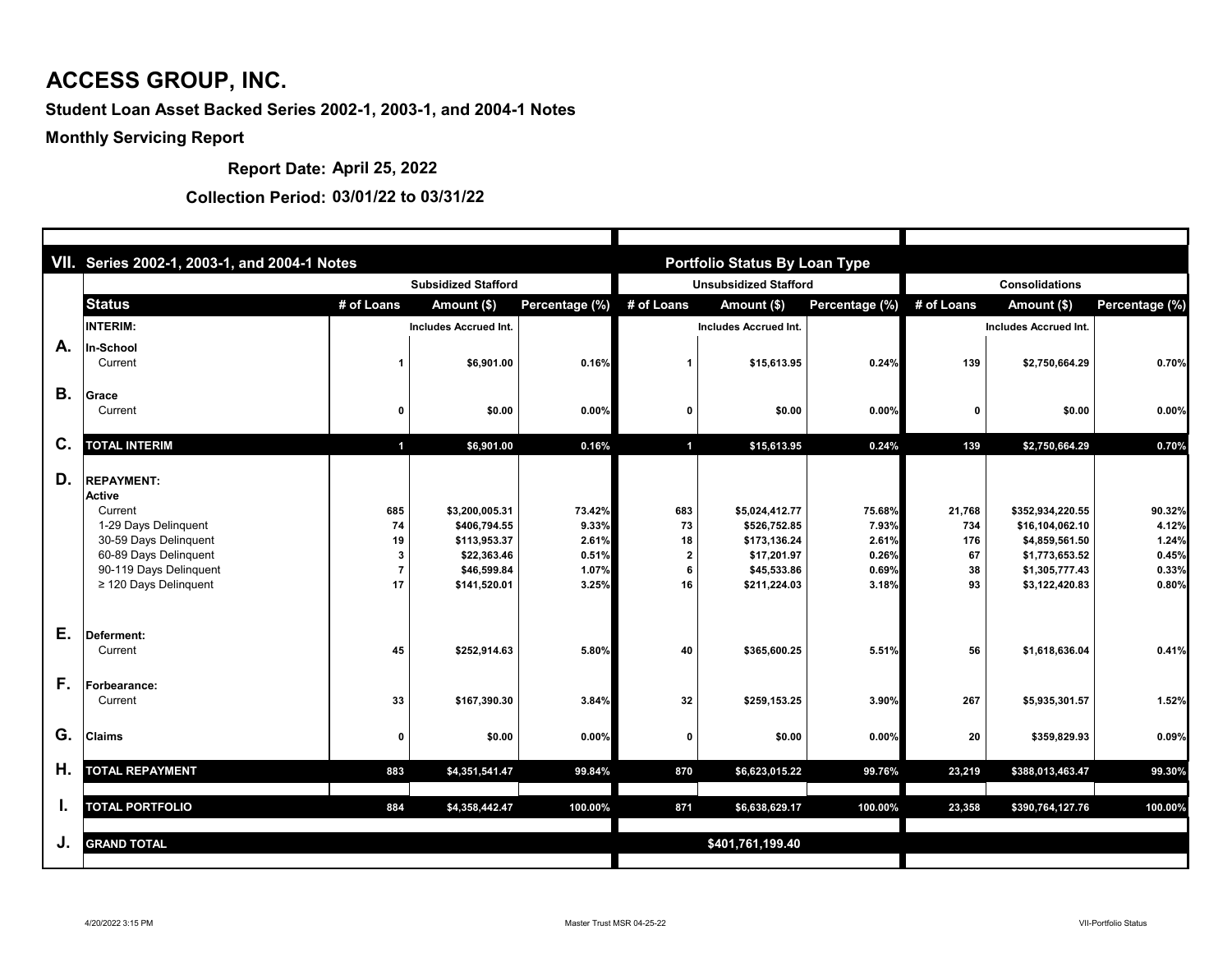|    | <b>Collection Period</b>                       | 03/01/22 to 03/31/22 |
|----|------------------------------------------------|----------------------|
|    | <b>Reporting Date</b>                          | 04/25/22             |
| А. | 1 ABS Notes Outstanding                        | \$458,832,000        |
| В. | 1 Total Principal Balance                      | \$396,054,781        |
|    | 2 Total Fund Accounts Balance                  | \$24,734,093         |
|    | 3 Total Principal and Accrued Interest Balance | \$401,771,850        |
|    | 4 Number of Loans                              | 25,113               |
|    | 5 Number of Borrowers                          | 12,858               |
| C. | 1 Borrower Payments- Principal                 | \$8,327,042          |
|    | 2 Borrower Payments- Interest                  | \$842,428            |
| D. | 1 Necessary Funds Transfer to Meet Obligations | \$0                  |
|    | 2 Administrative Allowance                     | \$151,675            |
|    | 3 Cash Release to Access Group, Inc.           | \$0                  |
| Е. | 1 Weighted Average Coupon (WAC)                | 2.74%                |
|    | 2 Weighted Average Remaining Maturity (WARM)   | 154                  |
| F. | 1 Senior Notes Outstanding                     | \$392,882,000        |
|    | 2 Subordinate Note Outstanding                 | \$65,950,000         |
|    | 3 Senior Notes Principal Distribution          | \$10,082,000         |
|    | 4 Subordinate Note Principal Distribution      | \$0                  |
|    | 5 Net Loan Rate                                | 1.23%                |

**Report Date: April 25, 2022**

**Collection Period: 03/01/22 to 03/31/22**



## **ACCESS GROUP, INC.**

**Student Loan Asset Backed Series 2002-1, 2003-1, and 2004-1 Notes**